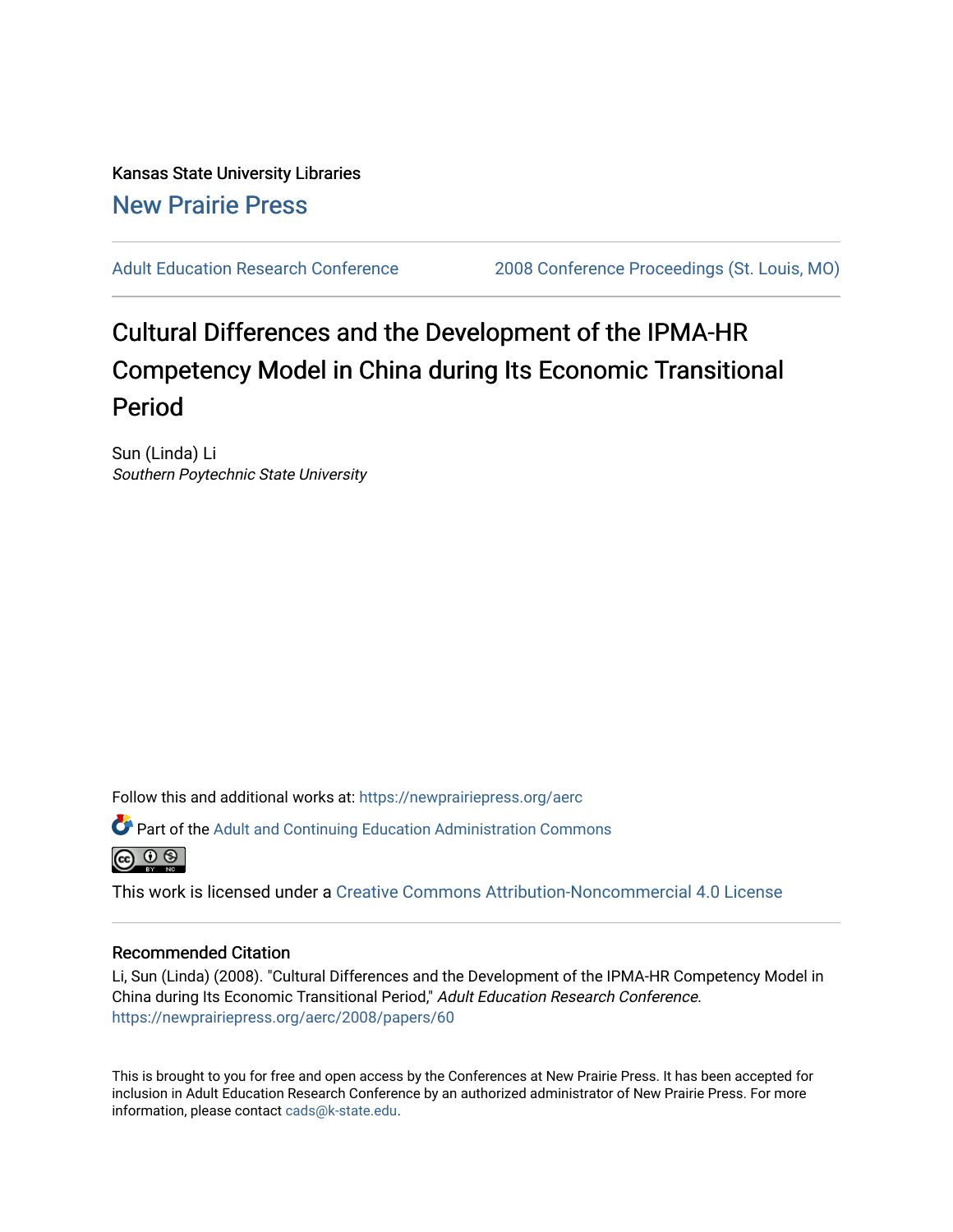## **Cultural Differences and the Development of the IPMA-HR Competency Model in China during Its Economic Transitional Period**

## Li Sun (Linda)

Southern Polytechnic State University Senior Consultant of International Training and Development, Georgia, USA

Keywords: competency model; training program; HR; China

**Abstract:** This qualitative inquiry research uses the case study methodology within a constructivist conceptual framework. This study explores cultural differences and the development and implementation in China of a human resources competency model, the IPAM-HR competency certification training program, and analyzes the dynamics of the Chinese understanding of the competency model.

## **Introduction**

Training and certification training programs are on the increase in China as a result of globalization. Education and training programs are set to foster the broadest concept of international civilization by building education linkages across culture and countries. The importance of bridging cultures and cross-cultural learning and training has been emphasized by many scholars. In this study, I investigated the training program that I have assisted in developing in China, a single phenomenon—the competency certification program developed by the International Publication Management Association for Human Resources (IPMA-HR). The purpose of this study strives to understand how Chinese HR professionals make sense of the competency model when it is presented to them, and how meaning is constructed by particular Chinese individuals situated in a culture that influences his or her practices.

## **Background and Setting**

The IPMA-HR competency certification training program is an innovative practice of collaboration and partnership. IPMA-HR is an international human resources association with locations in 27 countries worldwide (http://www.ipma-hr.org). As a leader in public HR management, the organization has grown in size and stature throughout the world. The Chinese organization is called TC-SAFEA (Training Center of State Administration of Foreign Professional Experts Affairs). One of its main responsibility is to establish and administer training bases both in China and overseas in addition to its strong emphasis the introduction into China of international intellectual resources, including expertise and programs in a wide range of fields, including industry, agriculture, education, certification, and professional development.

The IPMA-HR competency model focuses in greatest detail on four emerging roles, HR expert, change agent, business partner, and leader. These roles then form the focus for the IPMA-HR Human Resource competencies instructional program. Before introducing its competency certification program into China, IPMA-HR adjusted its certification program based on a brief study of the China HR professional market. The modified China certification program retains the same four-day Competency Model but with an additional fifth day of training in the technical capacity modules. The technical capacity modules cover topics in the areas of employee selection, classification and compensation, performance management and employee and labor relations. China chose to import the IPMA-HR competency certification program mainly because of the competency model, the core of the IPMA-HR certification program, according to Neil Reichenberg, executive director of the IPMA-HR. USA. Zhang Jianguo, Deputy Director of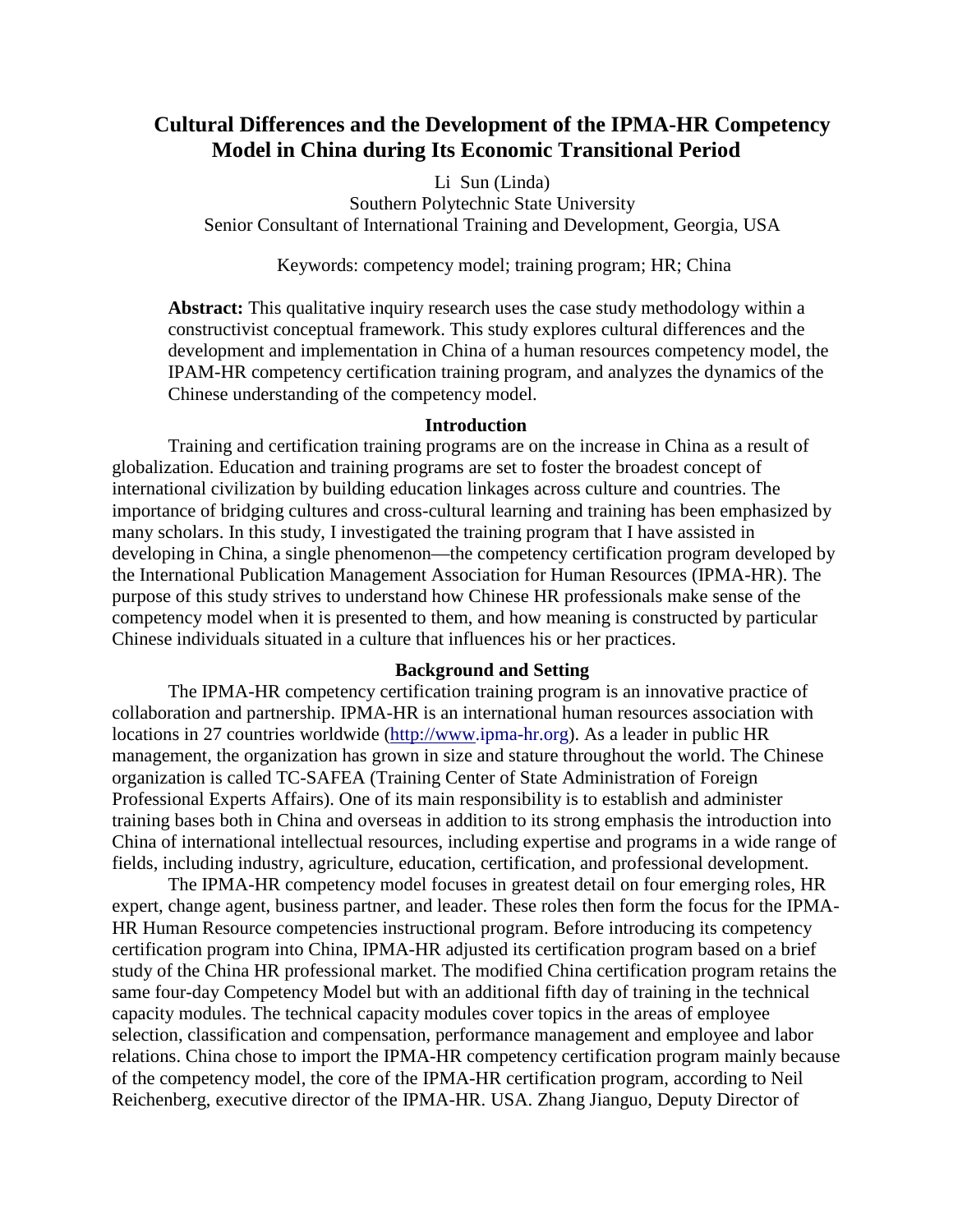SAFEA said, the adoption and promotion of the IPMA-HR competency certification program will greatly advance the development of China's human resources management, and help improve China's HR evaluation system and management level.

## **Theoretical Framework**

The theoretical framework that guided this research is Constructivism from a crosscultural perspective. The cross-cultural perspective referred to Hofstede's cultural differences theory, which was valuable in assessing, conceptualizing and responding to differences in culture. The work of Jean Piaget (1962, 19700), Lev Vygotsky (1978) and John Dewey (1938) as well as their integrated view of a constructivist perspectives established the parameters for this study. Each of their different foci in learning provided a solid basis for constructivism. The constructivist approach acknowledges cultural diversity with respect to both knowledge and ethics, suggesting that agreement can achieved through a process of cross-cultural dialogues when necessary.

There are studies on the influence of cultural differences in international program development (Hofstede, 2001) and studies on the transfer of training across international settings (Lim & Wentling, 1998; Lim, 1999; Kim, 1988). The research in this study focused only on the competency model of IPMA-HR certification program as a special case. It explored to what degree the cultural differences affected the construction of meaning by people situated in different cultures. This study examines from a cross-cultural perspective the Chinese HR professional understanding of IPMA-HR competency model on two obvious levels.

On the first level, participants are learning the IPMA-HR competency model not only to understand it in their minds but also to blend this model with their understandings from their professional practice in China. The active role taken by the participants enables each individual to develop the competency concept—make meaning of it in terms of their own understanding and experiences. Linking with learner's experiences helps avoid them being passive information recipients and it also helps them to identify ways in which they actively construct their knowledge in terms of their own prior experience and the meaning they attach to the people and environment they live in.

On the second level, HR Chinese professionals build their knowledge within their own cultural and social contexts. Participants will consciously or unconsciously apply each module or skill sets presented by American Instructors to match what they think is needed or necessary and useful in their job environment in China. The social and cultural factors play a very important role in their understanding of the competency model which is grounded in the Western HR culture. It was anticipated that the participants may experience uncertainty and ambiguity in their understanding.

#### **Study Methods and Design**

Qualitative case study (Rodwell, 1998; Yin, 1994; Merriam, 1988) guided the research methodologically. To be more specific, this is a context-bound case study. All the participants of the study are not bound by site or location or in any way other than the fact that they are all IPMA-HR certificated professionals; they are all trainers and would-be trainers. The American participants are trainers who went to China to teach the IPMA-HR courses. The Chinese participants are those who received the same train-the-trainer training courses delivered in English by American instructors in China. I have conducted face-to-face interview with seven of the participants during the time I was in Beijing. Each interview was conducted privately to ensure that the participants would freely share their ideas and experiences. Open-ended email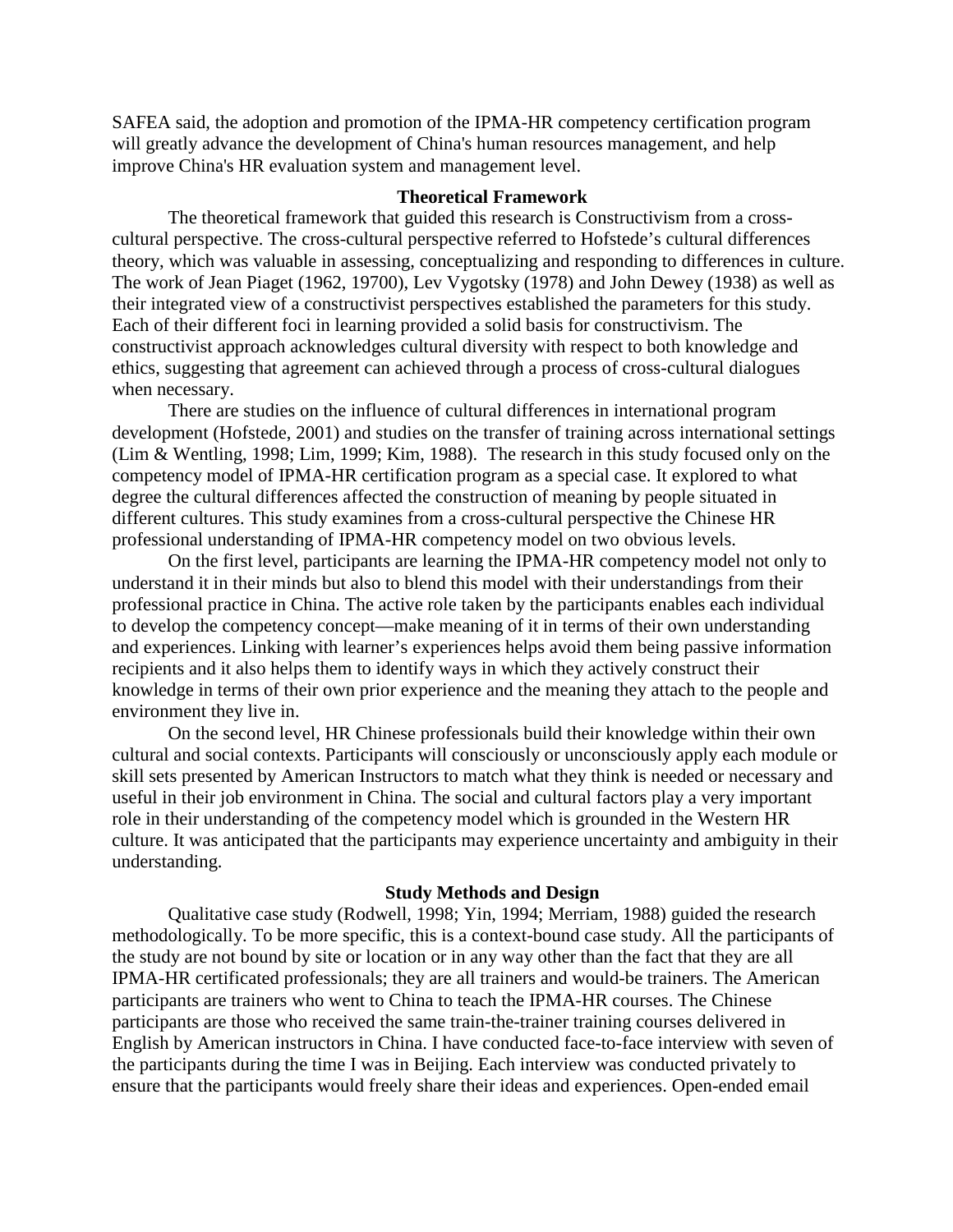interviews (surveys) were employed as the secondary methodology. Documentation review and participant observation were also employed as other methods of data collection for this research.

I was particularly interested in learning what each individual understood about competency and how that understanding is similar to or divergent among the IPMA-HR American professionals or IPMA-HR Chinese professionals. The first question investigated the commonality of the understanding of competence; the second set of questions investigated the culture differences. The third set of the questions tested the adaptation, integration and acceptance of the competency model.

I went to class every day as a regular student for about 10 days. I participated in the learning, discussion, role playing and other activities. I also attended the two examinations administrated by IPMA-HR. I took field notes for classes and activities in which I was involved. Through participation, I experienced various activities in the classroom, including ice-breaking introductions, role-playing and group discussions. The participatory experience enriched my background information and allowed me to "get a holistic view and to gather data that would inform the structuring of the interview process" (Kalnins, 1986, p.103). My personal experiences and involvement with the learning group also helped me collect additional information for the study.

The languages used in this study especially for data collection were English and Chinese. All the participants in the study understood and used the English language at various levels: native English speakers, non-native English speakers, native Chinese speakers and non-native Chinese speakers. Some non-native English speakers (native Chinese) were very comfortable and preferred to use English for communication in both spoken and written form when they participated in the study. Data analysis involved the inductive method followed the "bottom up" approach, moving from specific observations to broader generalization to concept. During the coding process, I followed the tasks identified by thematic analysis such as summarizing segments of data to generate concepts, patterns and themes, building hierarchies of themes and linking themes into theoretical models.

This study is limited in that respondents might be affected by factors of time and differences of education level, gender, and age, as well as by the type of work organization, working experiences and by the point in time when the survey and interview was conducted (Hofstede, 2001). As in all social science case studies, this study relied on the information provided by different participants, accepting the chance of false response or omitted details. Also some of the information collected during the interviews might be subject to problems of inaccuracy due to cultural misunderstanding. In addition, the position or the bias of the researcher might also have influenced the answers from some participants. This is the first study that has focused on the specific IPMA-HR/TC-SAFEA competency certification-training program which has been heartily welcomed in China. This study joins with many other cultural studies in its mission of encouraging cross-cultural training and adult education development as well as promoting culture awareness and reconciliation

## **Findings**

Based on the research questions, the findings emerged from the perspective of commonality of understanding, cultural differences and the effects and acceptance of the program. The analyses of the study demonstrate that cultural differences exist between China and America just as Hofstede (2001) and Fons Trompenaares and Hampden-Turner (1998) note and discussed in their studies. However, this case study also found that differences in culture do not affect the development of the IPMA-HR competency program with the right implementation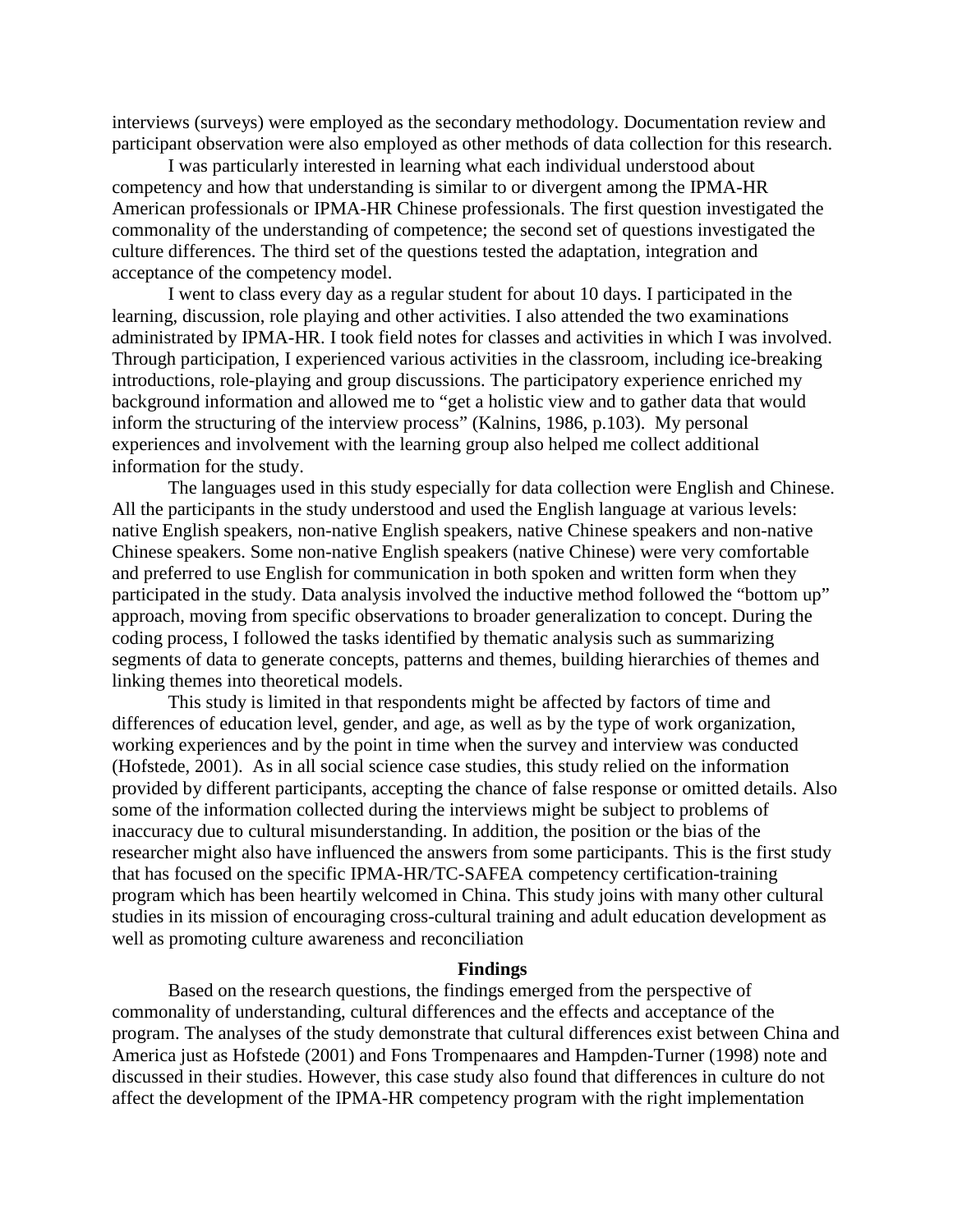process, nor do they hinder Chinese HR professionals' learning of the IPMA-HR competency model and its training content. The high acceptance rate of the competency concept and the IPMA-HR competency model by Chinese HR professionals indicates the program has been successful in China and that the results of the training have been significant in assisting Chinese HR professionals in their practice. The analysis also summarized much useful information for programs to be delivered overseas. I list of the specific findings here. They include:

- Both Chinese and US IPMA-HR certified professionals who participated in the research shared an identical understanding of the competency definition and its connotation. There is more agreement than difference in their opinions and understanding of the IPMA-HR competency model.
- The data showed a high percentage of agreement that cultural differences exist in different respects, but they do not affect the development of the IPMA-HR program and do not hinder learning of the competency model and training content. A gap between US and Chinese culture did not create a problem in the training transfer.
- The competency concept and model is still new in practice in the HR profession in China, but the study showed a 99% percent acceptance rate of IPMA-HR training among the participants.
- The acceptance and adaptation of the training of each individual may vary due to personal factors, such as education, gender, age, profession, working experience and learning ability.
- Training that promotes universally recognized conceptual learning theory, such as competency and performance management, made it possible for a higher acceptance rate among Chinese learners.
- System-related factors, such as government support (State Administration of Foreign Expert Affair of PRC) and the commitment of organizations had a stronger influence on the development of the program than that of people-related factors in China.
- The current Chinese political environment and economic development is in favor of IPMA-HR program in China.
- The leadership function of TCSAFEA, the government agency, played a vital role in IPMA-HR program introduction, development and management in China. Government agencies in China represent authoritativeness and accreditation.
- The leadership and commitment of the IPMA-HR management team was important to the success of the physical transfer of the program to China.
- The well-established IPMA-HR program and strong partnership between accredited organizations made the program more accountable and trusted by organizations and individuals in China.
- Global impact and competitiveness in Chinese job markets forced individuals and professionals into learning and obtaining world-class certification.
- Instructor training, utilizing Chinese instructors and program localization, including the use of the local language, textbook translation, textbook modification, and Chinese casestudy development helped the program to become more Chinese-orientated.
- Teaching techniques, including learner-centered principles, questions, discussions, and experience-sharing or networking allowed students to link experiences to the study and promote the application of the learning in their jobs.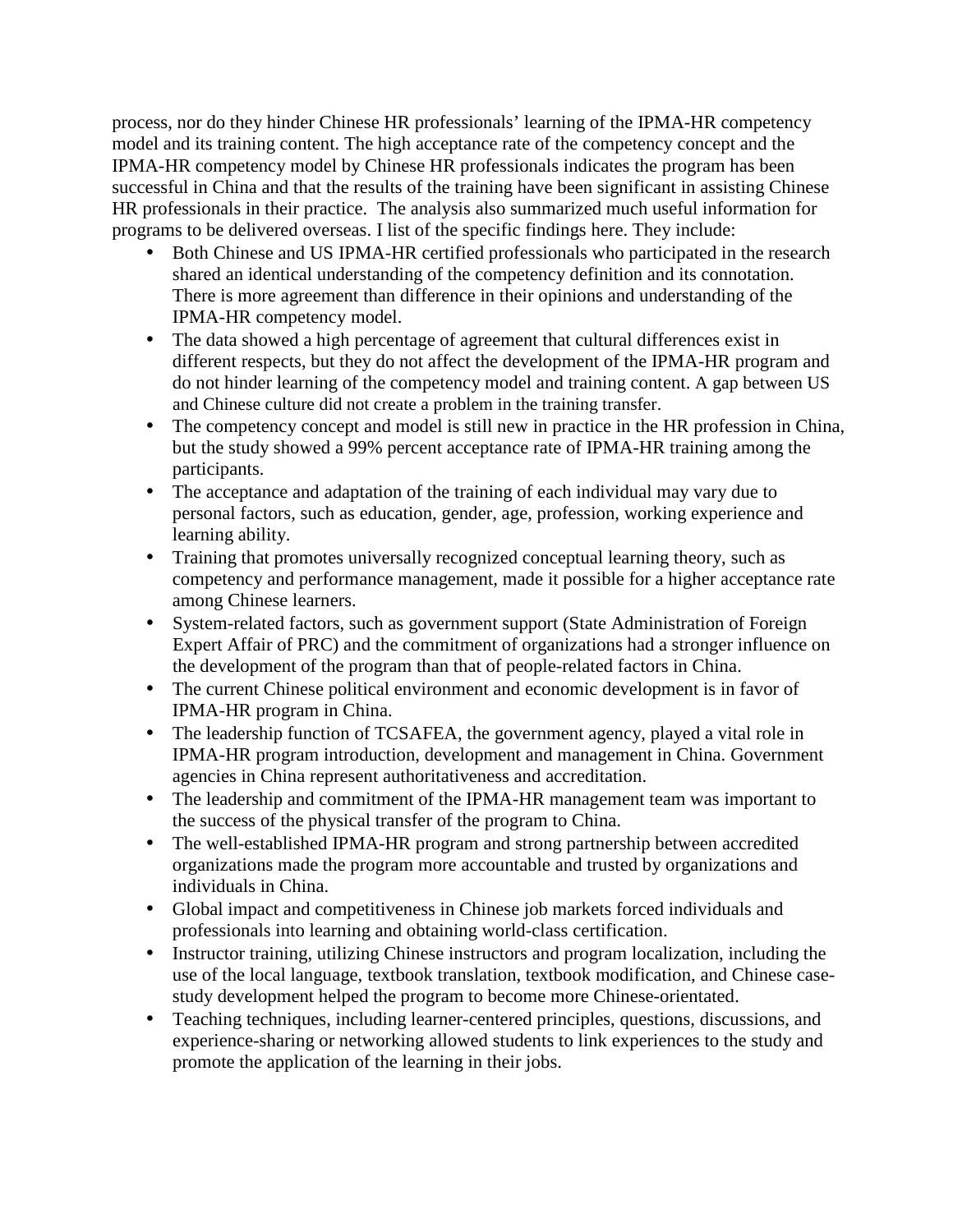• Cross-cultural issues must be considered, though they should not prevent an international training program from being physically transferred to another culture or country. Crosscultural theory can provide more specific understanding about local learners.

There are various factors that account for these findings. The first of these factors is timing and environmental readiness. This refers to the initiation of the program through the effort of TC-SAFEA in recognition of the need for this type of training in China. TC-SAFEA's initial plan and the cooperation of IPMA-HR provided a ready environment and paved the way for the positive progress of the program. The second factor explains why cultural differences did not greatly inhibit the learning and development of the program. Local efforts were exerted by both IPMA-HR and TC-SAFEA, particularly with respect to program and content adjustment and the application of principles of adult teaching and learning. The third factor at play in the willingness of participants to accept, adapt and integrate their learning into practice is the impact of globalization and the competitiveness of the job market in China, as well as the importance attributed to learning for personal growth. The fourth factor, which may operate indirectly, consists of external elements such as the requirements for such training imposed by the dynamic HR industry, professional organizations, and local governments in China. Requirements for taking the training imposed by the national government, the local government, or other related organizations might be factors among the different interest groups and regions of China.

## **Implications for the Theory and Practice**

Several research implications also surfaced from this study. First, the consideration of culture and cultural differences in the development of international training programs is one of the most important elements in determining success. More and more researchers and scholars take this position as we march further into the  $21<sup>st</sup>$  century because people are turning to cultural factors for explanations regarding modernization, business strategy, the behavior of ethnic groups and economic development. Second, cultural differences can be reconciled and minimized by efforts such as promoting cultural awareness and cultural exposure and exchange. Cultural reconciliation is one of the three step strategies of Trompenaars and Hampden-Turner in the integration of cultural differences. The study is an example of reconciliation of cultural differences, which is not only possible but also can be successful. Because of the shared desire to be successful, the IPMA-HR and TC-SAFEA worked to build consensus in relation to their business development goals. They paid great attention to relationship building; their *Guanxi* is getting ever closer with each meeting and discussion. This relationship building, the intimacy of cooperation, allows trust and friendship to develop between culturally different people and the cultural gap gradually loses its threatening nature, and culture distance is diminished (Gudykunst and Ting-Toomey, 1998, as cited in Hofstede, 2001, p. 425). Third, establishing a process that will minimize cultural differences is the key to the acceptance of the program. The program development plan and implementation approaches used by both TCSAFEA and IPMA-HR corresponded with suggestions and recommendations I have collected from the research participants, which I summarized in the study as a three-phases process: Instructional, developmental and adaptation/integration.

### **Conclusion**

A number of the conclusions of this qualitative study indicate critical factors in intercultural program success. In foreign program introduction, it is crucial to introduce well established programs and build strong partnerships between accredited organizations to promote trust and program accountability. System-related factors, such as government support (State